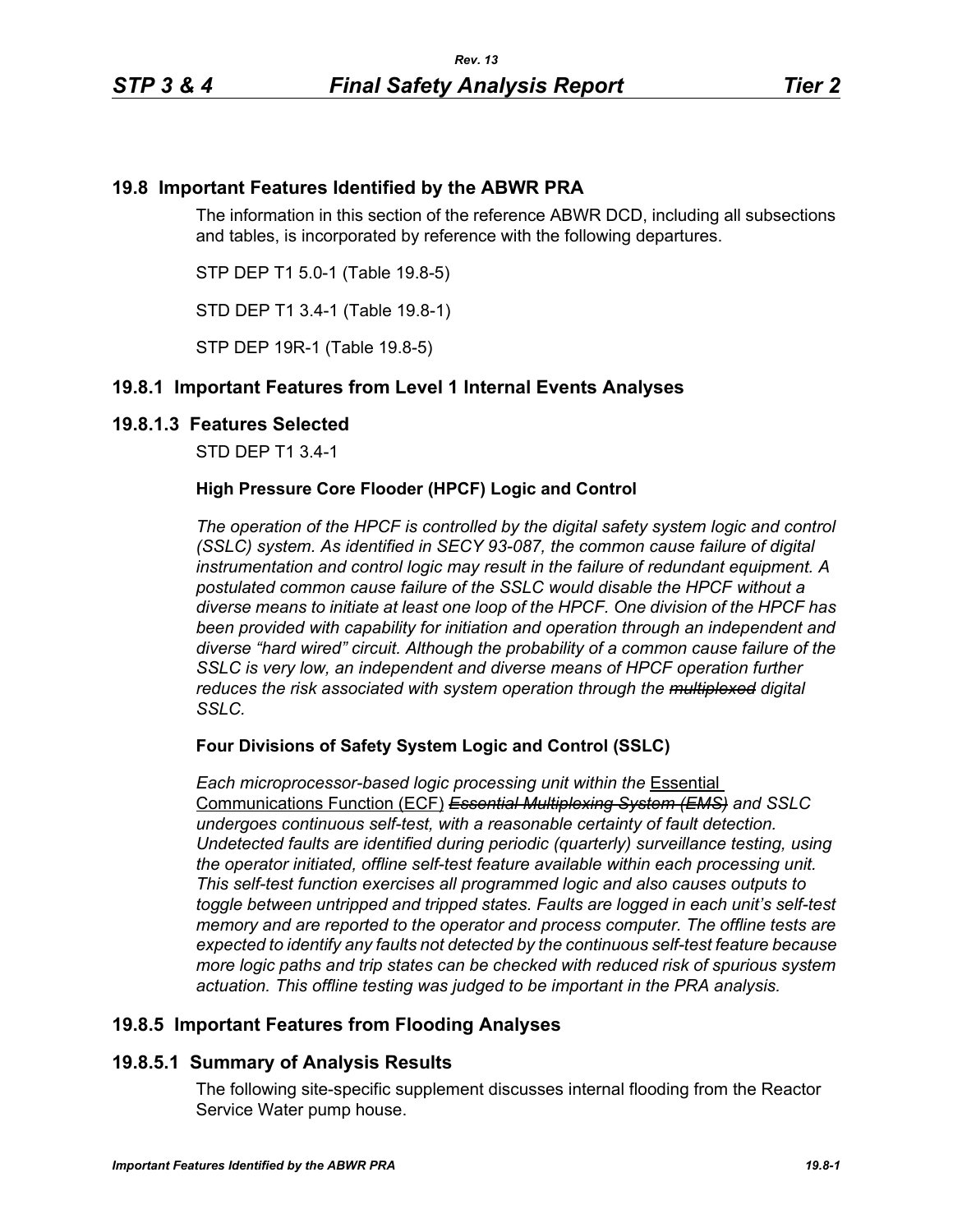*The ABWR flooding analysis evaluated all potential flood sources and through the use of simplified event trees determined the CDF for each building of interest. The three* four *buildings determined to have the potential for flooding to affect safety-related equipment are the Turbine, Control, and Reactor Buildings*, and the Reactor Service Water (RSW) pump house*. The other buildings do not contain safety-related equipment and are not connected to buildings that do. Tunnels from each of these buildings which are routed to the radwaste building are sealed to prevent interbuilding flooding. Therefore, the interbuilding flooding probability through these tunnels was evaluated to be several orders of magnitude lower than direct flooding due to pipe breaks in each building and was not included in the event trees. The adequacy of the tunnel seals should be confirmed by the COL applicant. The CDF for events initiated by flooding in the Turbine Building is extremely small for a low power cycle heat sink (PCHS) and very small for a high PCHS. The CDF for events initiated by flooding in the Control Building is very small*, the CDF for events initiated by flooding in the RSW pump house is very small, *and the CDF for events initiated by flooding in the Reactor Building is extremely small. The estimated CDF for events initiated by flooding from all internal flood sources is very small for a low PCHS and for a high PCHS.*

## **19.8.5.3 Features Selected**

The following site-specific supplement discusses internal flooding from the Reactor Service Water pump house.

#### *Water Level Sensors in the RCW/RSW rooms*

*Water level sensors are installed in the turbine building condenser pit, and the RCW rooms in the control building,* and *in* the RSW pump rooms*. These sensors are used to detect flooding in the rooms and send signals to trip pumps and close isolation valves in the affected systems. The sensors are arranged in a two-out-of-four logic. The control building* and the RSW pump house *has* have *two sets of sensors (lower and upper) which measure the water level using diverse means to eliminate the potential for common cause failures. The sensors also send signals to the control room to alert the operator to a potential flooding condition so that appropriate manual actions can be taken to isolate the flooding source.*

STP DEP 19R-1

#### *Anti-siphon Capability*

*The reactor service water (RSW) system contains anti-siphon capability (e.g.,vacuum breakers, air break) to stop flooding in the event of a break in a RSW line in the reactor component cooling water (RCW) rooms in the control building. The antisiphon capability will terminate RSW flow if the RSW pumps are tripped but the isolation valves in the affected division fail to close. The anti-siphon capability applies to both the RSW supply and return lines from/to the ultimate heat sink.*

STP DEP 19R-1

*Ultimate Heat Sink*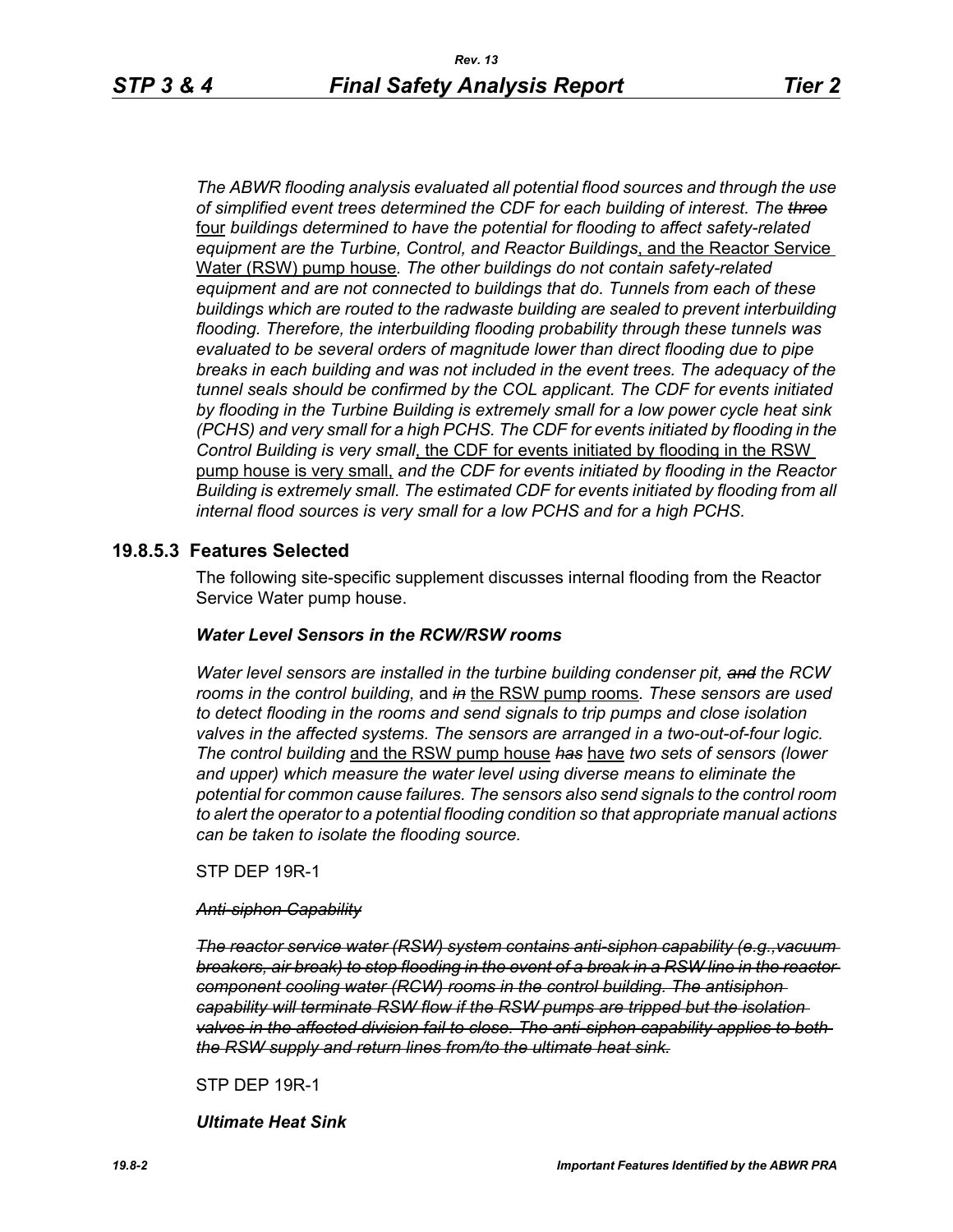*The ultimate heat sink will be designed such that water cannot gravity drain to the control building in excess of the allowed 4000 meters of RSW pipe from the isolation valves in the pump house (2000 meters each for supply and return).*

### *RSW System*

*A maximum of 4000 meters of RSW piping is allowed between the RSW isolation valves at the pump house and the control building (2000 meters each for supply and return).*

The following site-specific supplement discusses internal flooding from the Reactor Service Water pump house.

## *Floods Originating in Turbine, Control, and* **or** *Reactor Buildings***, or the RSW Pump House**

*The screening analysis indicated that the flooding analysis only needed to address internal flooding from sources in the Turbine, Control, and Reactor Buildings*, and the RSW Pump House. *Other buildings do not contain equipment that can be used to achieve safe shutdown and flooding in those buildings cannot propagate to buildings which contain safe shutdown equipment. Although flooding originating in the Turbine Building could propagate through the Service Building and potentially enter the Control or Reactor Buildings if watertight doors fail or are left open, the analysis does not consider flooding to originate in the Service Building. The analysis addresses the potential for propagating of flooding through the Service Building.*

STP DEP T1 5.0-1

### **Operator Check Watertight Doors are Dogged**

*The flooding analysis assumes that all watertight doors are closed and dogged to prevent floods from propagating from one area to another* or from outside to the inside*. The watertight doors are alarmed to alert security personnel that a watertight door is open but, with the exception of the watertight doors in the RSW pump house, will not alarm to indicate that a door is not dogged. To guard against a door being left undogged, operators should check the doors every shift to assure that they are closed*  and dogged. The watertight doors in the RSW pump house are alarmed if open or if *left undogged.* All plant entrance doors located below the design basis flood level are provided with normally closed watertight doors or other watertight barriers. The equipment access entrances to the emergency diesel generator rooms are provided with watertight blocks that are only removed for necessary maintenance.

## **View of the Main Cooling Reservoir**

Plant buildings are located such that security personnel will have a clear and unobstructed view of the main cooling reservoir. Having such a view allows for prompt notification of the main control room so that all watertight doors can be verified closed before failure of the main cooling reservoir could be expected to threaten the plant. The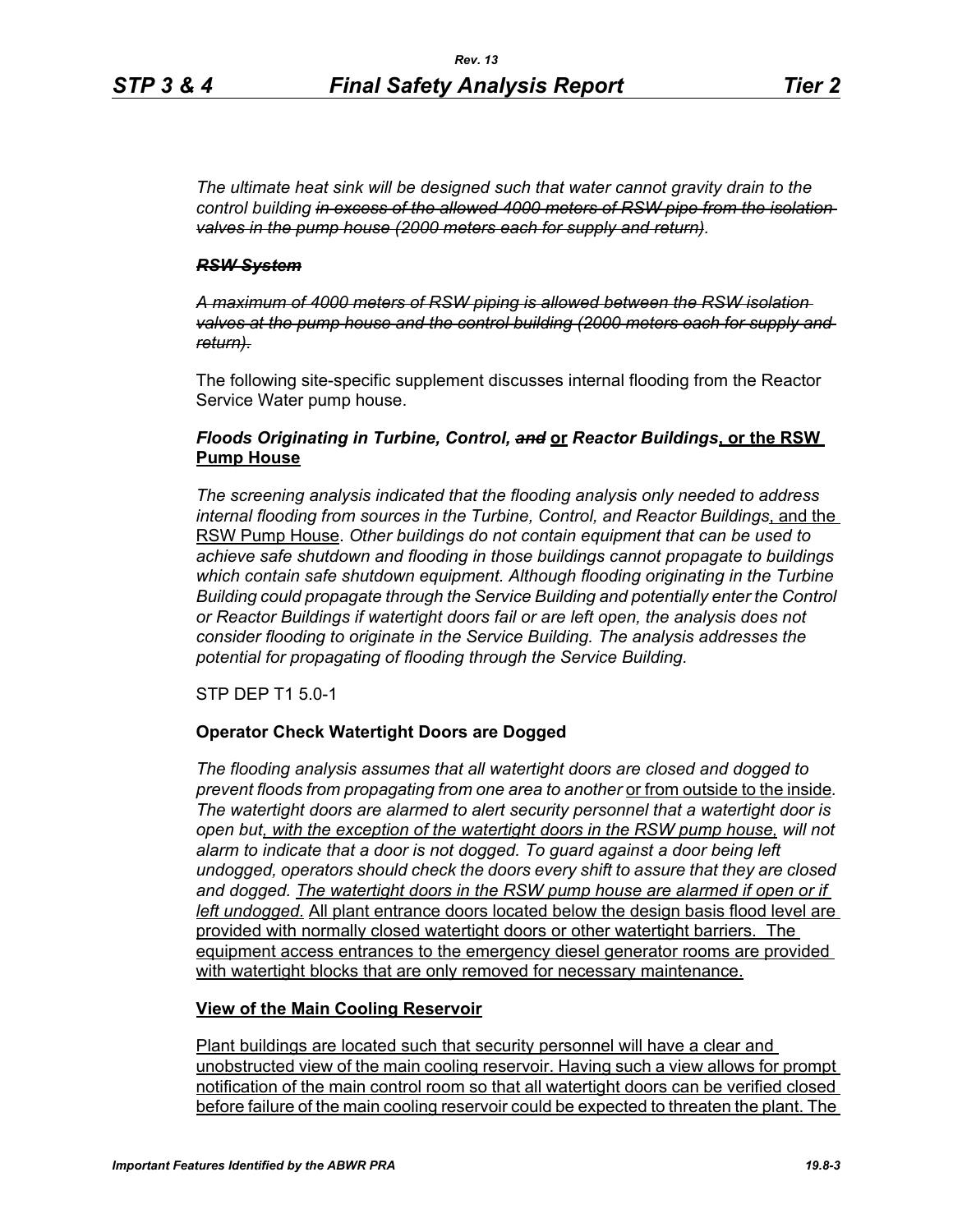area between the plant and the main cooling reservoir is lighted so that clear views are provided at night.

## **Operator Actions to Ensure Integrity Against External Floods**

In addition to having unobstructed views of the main cooling reservoir, security personnel will be trained to alert the main control room immediately to any indication of main cooling reservoir failure. On such notification, personnel in the main control room will ensure that all watertight doors are verified closed. Also, all external doors located below the design basis flood level will be verified closed on notification of any upstream dam failures. The emergency procedures for Severe External Flooding ensure that watertight barriers are in place and external opening sandbagged prior to the arrival on site of high water levels from external flooding (COM 19.9-3).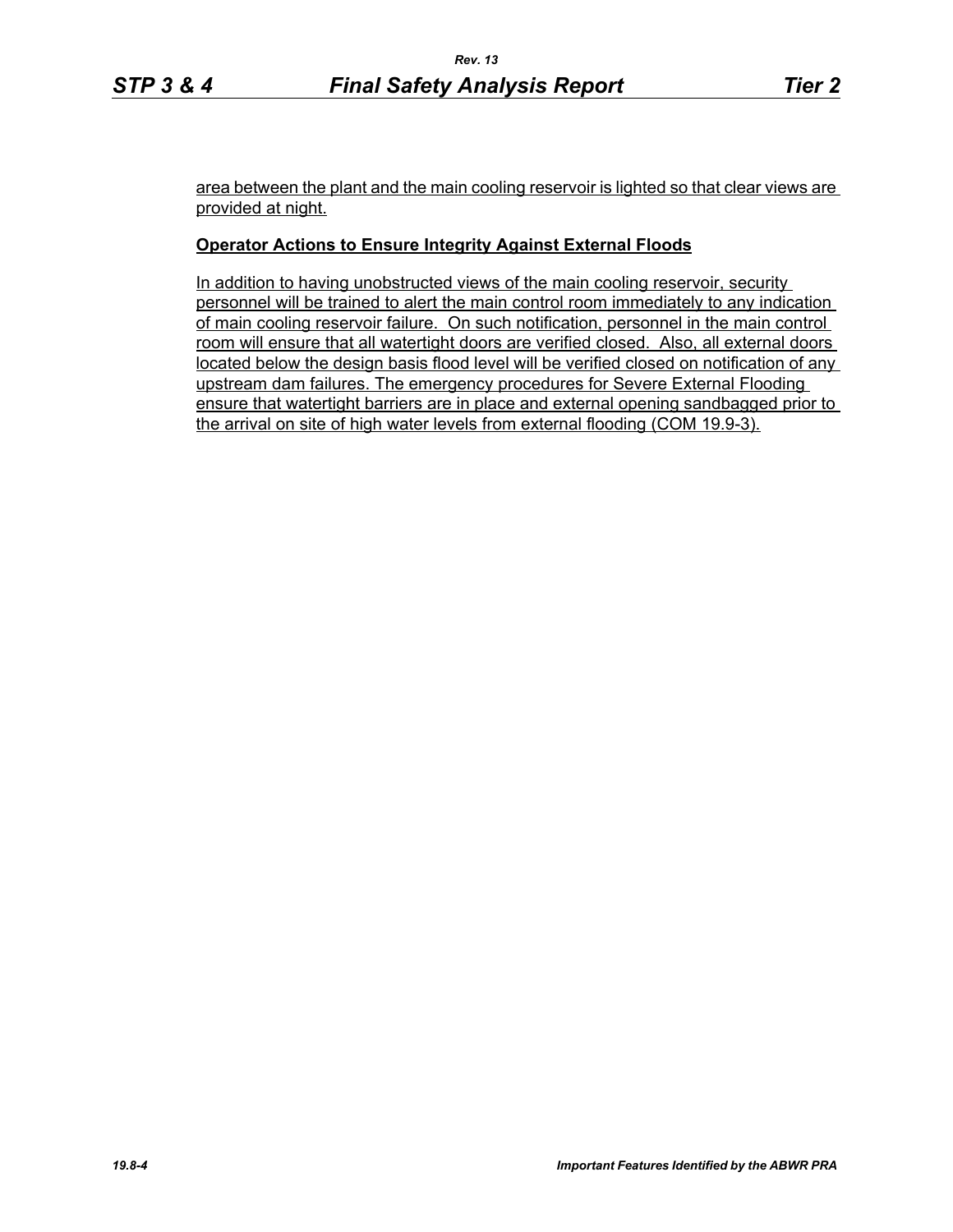# **Table 19.8-1 Important Features from Level 1 Internal Events Analyses**

| <b>Feature</b>                                                                                                                                                             | <b>Basis</b>                                                                                                                                                                                                                                                                                                                                                                                        |
|----------------------------------------------------------------------------------------------------------------------------------------------------------------------------|-----------------------------------------------------------------------------------------------------------------------------------------------------------------------------------------------------------------------------------------------------------------------------------------------------------------------------------------------------------------------------------------------------|
| Operability of one high pressure core flooder<br>(HPCF) loop independent of essential multiplexing<br>system the Essential Communications<br><u>Functions (2.2.6).</u>     | Provides an independent and diverse means of<br>initiating emergency core cooling in the event of<br>postulated common mode failures in the digital<br>safety system logic and control (SSLC).                                                                                                                                                                                                      |
| Conduct of quarterly testing of the Essential-<br><b>Multiplexing System Essential Communication</b><br><b>Functions and the Safety System Logic and Control</b><br>Svstem | This testing is conducted to discover faults that are<br>not identified by the continuous self-test feature.<br>The conduct of the quarterly testing substantially<br>increases the reliability of the Essential Multiplexing<br><b>System Essential Communication Functions and</b><br>the Safety System Logic and Control System and<br>the subsequent contribution to the low calculated<br>CDF. |